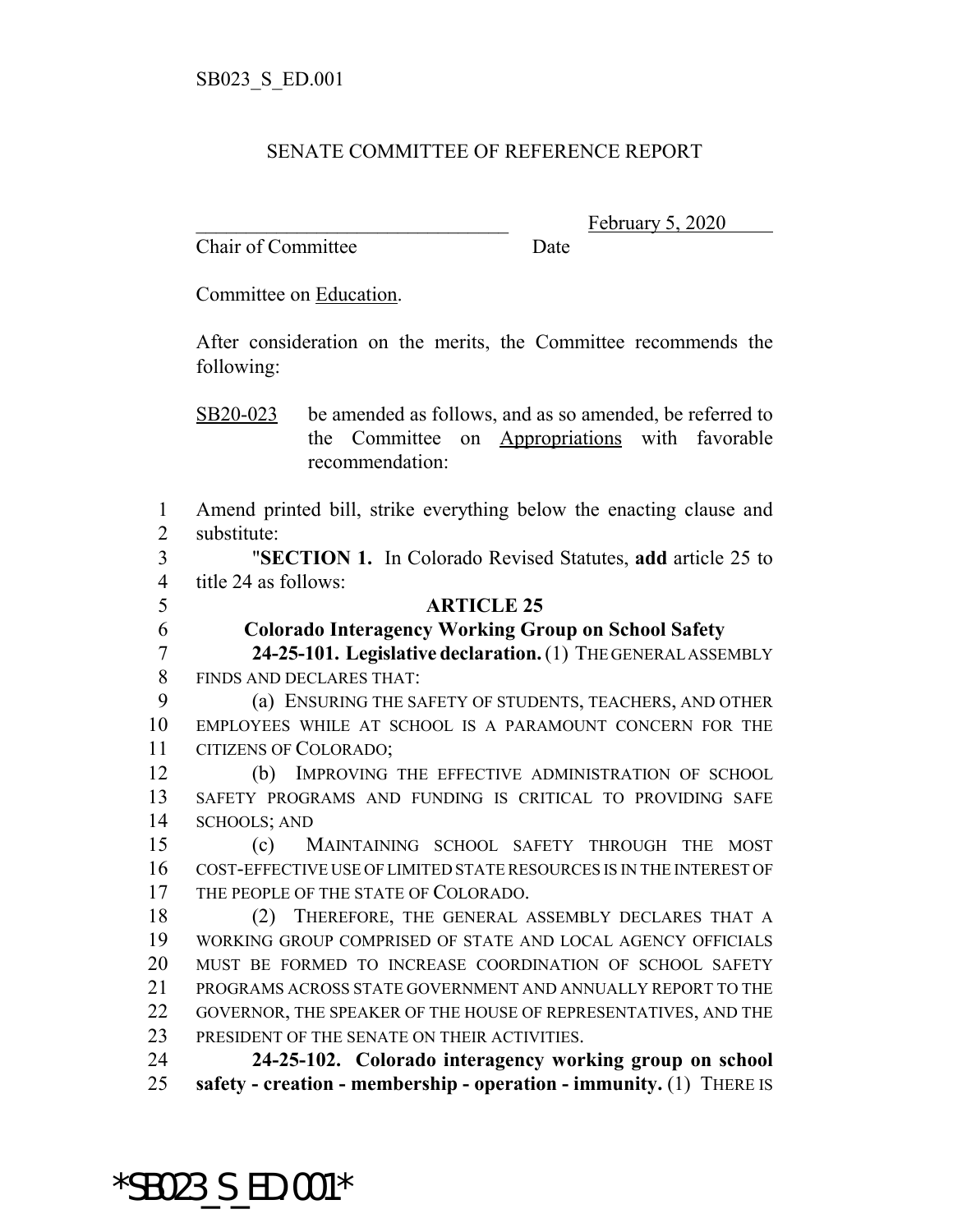HEREBY CREATED IN THE DEPARTMENT THE COLORADO INTERAGENCY WORKING GROUP ON SCHOOL SAFETY, REFERRED TO IN THIS ARTICLE 25 AS THE "WORKING GROUP". THE WORKING GROUP HAS THE POWERS AND DUTIES SPECIFIED IN THIS ARTICLE 25. (2) THE WORKING GROUP CONSISTS OF ELEVEN MEMBERS, AS FOLLOWS: (a) THE EXECUTIVE DIRECTOR OF THE DEPARTMENT OF PUBLIC SAFETY, OR HIS OR HER DESIGNEE, WHO SHALL SERVE AS THE CHAIR OF THE WORKING GROUP; (b) THE COMMISSIONER OF EDUCATION, OR HIS OR HER DESIGNEE, WHO SHALL SERVE AS THE VICE-CHAIR OF THE WORKING GROUP; (c) THE EXECUTIVE DIRECTOR OF THE DEPARTMENT OF PUBLIC HEALTH AND ENVIRONMENT, OR HIS OR HER DESIGNEE; 14 (d) THE EXECUTIVE DIRECTOR OF THE DEPARTMENT OF HUMAN SERVICES, OR HIS OR HER DESIGNEE; (e) THE ATTORNEY GENERAL, OR HIS OR HER DESIGNEE, WHO SHALL SERVE AS THE VICE-CHAIR OF THE WORKING GROUP; 18 (f) THE DIRECTOR OF THE SCHOOL SAFETY RESOURCE CENTER; (g) THE STATE ARCHITECT OR HIS OR HER DESIGNEE; AND 20 (h) THE FOLLOWING MEMBERS APPOINTED BY THE GOVERNOR: (I) A SCHOOL DISTRICT SUPERINTENDENT WHO SERVES AN URBAN OR SUBURBAN SCHOOL DISTRICT; **(II) A SCHOOL DISTRICT SUPERINTENDENT WHO SERVES A RURAL**  SCHOOL DISTRICT; (III) A CHIEF OF POLICE; AND 26 (IV) A COUNTY SHERIFF. 27 (3) THE MEMBERS OF THE WORKING GROUP SERVE WITHOUT COMPENSATION BUT THE MEMBERS APPOINTED BY THE GOVERNOR MAY BE REIMBURSED FOR ANY ACTUAL AND NECESSARY TRAVEL EXPENSES INCURRED IN THE PERFORMANCE OF THEIR DUTIES PURSUANT TO THIS ARTICLE 25. (4) THE WORKING GROUP SHALL MEET AT LEAST ONCE PER QUARTER TO REVIEW INFORMATION NECESSARY FOR MAKING RECOMMENDATIONS. (5) THE WORKING GROUP MAY CONTRACT WITH A CONSULTANT TO OPTIMIZE THE ALIGNMENT AND EFFECTIVENESS OF THE SCHOOL SAFETY EFFORTS IN COLORADO AND IDENTIFY EVIDENCE-BASED BEST PRACTICES. THE GENERAL ASSEMBLY MAY APPROPRIATE MONEY TO THE WORKING GROUP FOR A CONSULTANT IF REQUESTED BY THE WORKING GROUP. (6) MEMBERS OF THE WORKING GROUP, EMPLOYEES, AND CONSULTANTS ARE IMMUNE FROM SUIT IN ANY CIVIL ACTION BASED UPON

\*SB023 S ED.001\*  $-2$ -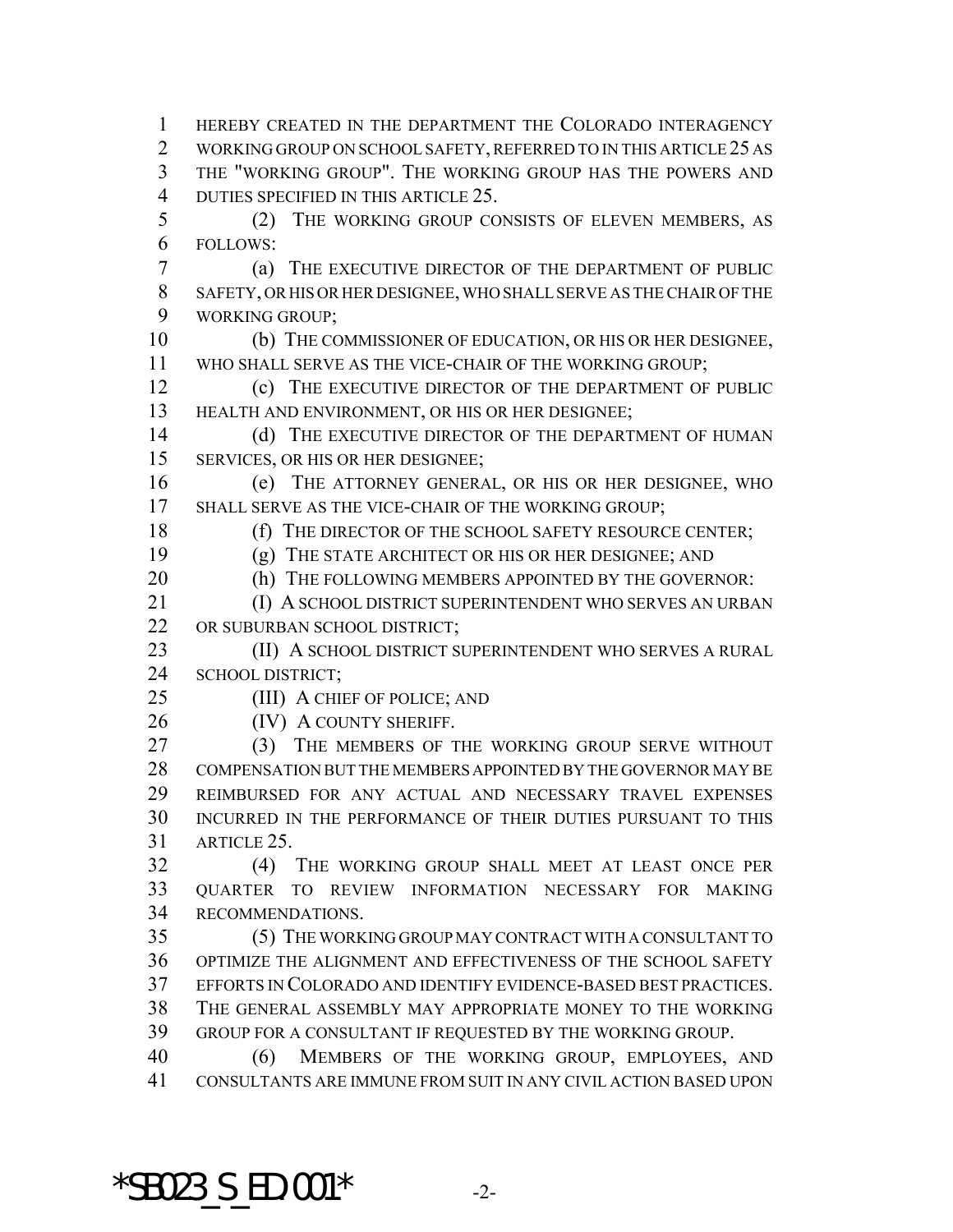ANY OFFICIAL ACT PERFORMED IN GOOD FAITH PURSUANT TO THIS ARTICLE 25.

 **24-25-103. Duties of the working group - mission.** (1) THE MISSION OF THE WORKING GROUP IS TO ENHANCE SCHOOL SAFETY THROUGH THE COST-EFFECTIVE USE OF PUBLIC RESOURCES.THE WORK OF THE WORKING GROUP WILL FOCUS ON EVIDENCE-BASED BEST PRACTICES.

(2) THE WORKING GROUP SHALL:

8 (a) STUDY AND IMPLEMENT RECOMMENDATIONS OF THE STATE AUDITOR'S REPORT REGARDING SCHOOL SAFETY RELEASED SEPTEMBER 2019;

 (b) CONSIDER PROGRAM ORGANIZATION AND RECOMMEND 12 REORGANIZATION IF NECESSARY;

 (c) IDENTIFY SHARED METRICS TO EXAMINE PROGRAM EFFECTIVENESS;

 (d) FACILITATE INTERAGENCY COORDINATION AND COMMUNICATION;

 (e) INCREASE TRANSPARENCY AND ACCESSIBILITY OF STATE GRANTS AND RESOURCES, PARTICULARLY FOR SCHOOL DISTRICTS WITHOUT A GRANT WRITER, WHICH INCLUDES IMPROVING OUTREACH AND MAY INCLUDE DEVELOPING COMMON GRANT APPLICATIONS;

 (f) FACILITATE AND ADDRESS DATA SHARING, INCLUDING ALLOWABLE DATA SHARING AT THE LOCAL LEVEL, WHEN APPROPRIATE AND ALLOWABLE UNDER STATE AND FEDERAL LAW; AND

 (g) ADDRESS SCHOOL SAFETY PROGRAM CHALLENGES IN A COORDINATED WAY.

 (3) THE WORKING GROUP MAY USE AVAILABLE RESOURCES, MODALITIES, AND NONMEMBERS FROM INTERESTED MEMBERS OF THE COMMUNITY TO FOCUS ON SPECIFIC SUBJECT MATTERS.

 (4) THE SCHOOL SAFETY RESOURCE CENTER SERVES AS THE CLEARINGHOUSE FOR ALL MATERIALS PRODUCED BY THE WORKING GROUP. (5) THE DIVISION OF CRIMINAL JUSTICE IN THE DEPARTMENT OF

 PUBLIC SAFETY, IN CONSULTATION WITH THE DEPARTMENT OF EDUCATION, SHALL PROVIDE RESOURCES FOR DATA COLLECTION, RESEARCH, ANALYSIS, AND PUBLICATION OF THE WORKING GROUP'S FINDINGS AND REPORTS.

 **24-25-104. Colorado working group on school safety cash fund - created - gifts, grants, and donations.** (1) THE DEPARTMENT OF PUBLIC SAFETY AND THE WORKING GROUP ARE AUTHORIZED TO ACCEPT GIFTS, GRANTS, OR DONATIONS, INCLUDING IN-KIND DONATIONS FROM PRIVATE OR PUBLIC SOURCES, FOR THE PURPOSES OF THIS ARTICLE 25.ALL PRIVATE AND PUBLIC MONEY RECEIVED THROUGH GIFTS, GRANTS, OR DONATIONS BY THE DEPARTMENT OF PUBLIC SAFETY OR BY THE WORKING